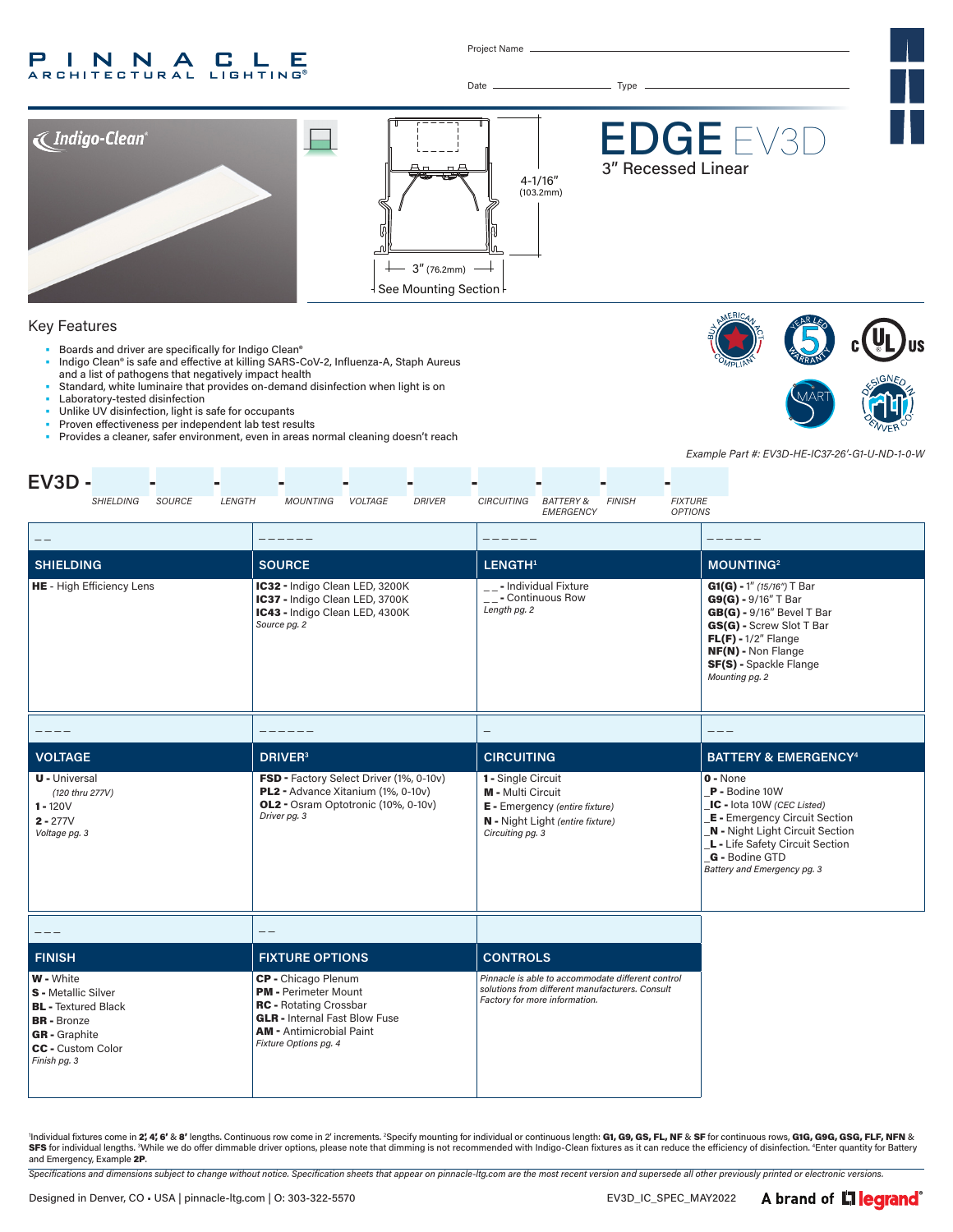EDGE EV3D Recessed Linear

#### Source

• 80 CRI = R9≥19

| <b>Indigo Clean LED</b> |       |          |                        |       |  |  |
|-------------------------|-------|----------|------------------------|-------|--|--|
|                         | Color | Watt     | Shielding              |       |  |  |
|                         |       | per foot | <b>HE</b>              |       |  |  |
|                         |       |          | <b>High Efficiency</b> |       |  |  |
|                         |       |          | Lumens/ft              | LPW   |  |  |
| <b>IC32</b>             | 3200K | 10.8     | 1170                   | 108.3 |  |  |
| <b>IC37</b>             | 3700K | 10.8     | 1200                   | 111.1 |  |  |
| <b>IC43</b>             | 4300K | 10.8     | 1229                   | 113.8 |  |  |

# Length

- All individual units cannot be joined, end trims are factory installed and cannot be removed
- Continuous Rows are made up of even and odd length fixtures; designed to fall on-grid • Individual fixtures come in  $2'$ ,  $4'$ , 6' & 8' lengths. Continuous rows come in 2' increments

| . | . | . | $\sim$ $\sim$ |
|---|---|---|---------------|

| -                |                |                | $\cdot$        |                                        |
|------------------|----------------|----------------|----------------|----------------------------------------|
| Indiv. Fixture   | Indiv. Fixture | Indiv. Fixture | Indiv. Fixture | Cont. Run<br>Continuous runs available |
| $23''$ (584.2mm) |                |                |                | in 2' increments.                      |
|                  | 47" (1193.8mm) |                |                |                                        |
|                  |                | 71" (1803.4mm) |                |                                        |
|                  |                |                | 95'' (2413mm)  |                                        |
|                  |                |                |                | Specify in 2' increments               |
|                  |                |                |                |                                        |

# **Mounting**

- Individual Units, specify G\_G, FLF, SFS, NFN
- Continuous Units, specify G<sub>\_</sub>, FL, SF, NF<br>• Individual units cannot be joined, end trin
- Individual units cannot be joined, end trims are factory installed and cannot be removed
- Designed to install into acoustical grid and inaccessible ceilings
- Grid retention brackets integral to housing and require mechanical attachment
- Each housing contains 4 grid retention brackets
- Tie off fixture to structure with retention wires<br>• Approved for dry/damp location upless other
- Approved for dry/damp location unless otherwise noted

| <b>G1G</b> Individual Unit                                  | G9G                                                                                                                                                              | GBG                                                                                                                                                                                        | <b>GSG</b>                                                                                                                                                                         | <b>FLF</b>                                                                             | <b>NFN</b>                                                                 | <b>SFS</b>                                                              |
|-------------------------------------------------------------|------------------------------------------------------------------------------------------------------------------------------------------------------------------|--------------------------------------------------------------------------------------------------------------------------------------------------------------------------------------------|------------------------------------------------------------------------------------------------------------------------------------------------------------------------------------|----------------------------------------------------------------------------------------|----------------------------------------------------------------------------|-------------------------------------------------------------------------|
| G1 Continuous Run or Pattern                                | G <sub>9</sub>                                                                                                                                                   | <b>GB</b>                                                                                                                                                                                  | <b>GS</b>                                                                                                                                                                          | FL.                                                                                    | <b>NF</b>                                                                  | <b>SF</b>                                                               |
| 1" (15/16") T-Bar<br>Flange to Flange:<br>3-13/16" (96.8mm) | 9/16" T-Bar<br>For tegular tile instal-<br>lations, fixture position<br>will not be flush to the<br>bottom of the tile<br>Flange to Flange:<br>3-13/16" (96.8mm) | 9/16" T-Bar<br>Rail has bevel edge<br>details. For tegular tile<br>installations, fixture<br>position will be flush to<br>the bottom of the tile<br>Flange to Flange:<br>3-13/16" (96.8mm) | Screw Slot & 9/16" T-Bar<br>For 9/16" installations<br>with tegular tile, fixture<br>position will be flush to<br>the bottom of the tile<br>Flange to Flange:<br>3-13/16" (96.8mm) | Exposed Standard 1/2"<br><b>Flange Detail</b><br>Flange to Flange:<br>4-1/8" (104.7mm) | <b>Metal Pan or Millwork</b><br>Flange to Flange:<br>3-7/16" (87.3mm)      | Drywall,<br><b>Flangeless Detail</b><br>Flange to Flange:<br>5''(127mm) |
| یک و کا شونو و                                              | バイアルト<br>، در:                                                                                                                                                   |                                                                                                                                                                                            | $1 - 1 - 1$                                                                                                                                                                        |                                                                                        |                                                                            |                                                                         |
| <b>Standard Tile</b>                                        | <b>Standard Tile</b>                                                                                                                                             | <b>Tegular Tile</b>                                                                                                                                                                        | <b>Tegular Tile</b>                                                                                                                                                                |                                                                                        | <b>PM</b>                                                                  |                                                                         |
| 휴일<br><b>Tegular Tile</b>                                   | $\sim$ $-1$<br><b>Tegular Tile</b>                                                                                                                               |                                                                                                                                                                                            | <b>Tegular Tile</b>                                                                                                                                                                |                                                                                        | Optional<br><b>Perimeter Mounting</b><br>Includes bracket and wall<br>rail |                                                                         |

*Specifications and dimensions subject to change without notice. Specification sheets that appear on pinnacle-ltg.com are the most recent version and supersede all other previously printed or electronic versions.* Designed in Denver, CO • USA | pinnacle-ltg.com | O: 303-322-5570 F: 303-322-5568

EV3D\_IC\_SPEC\_MAY2022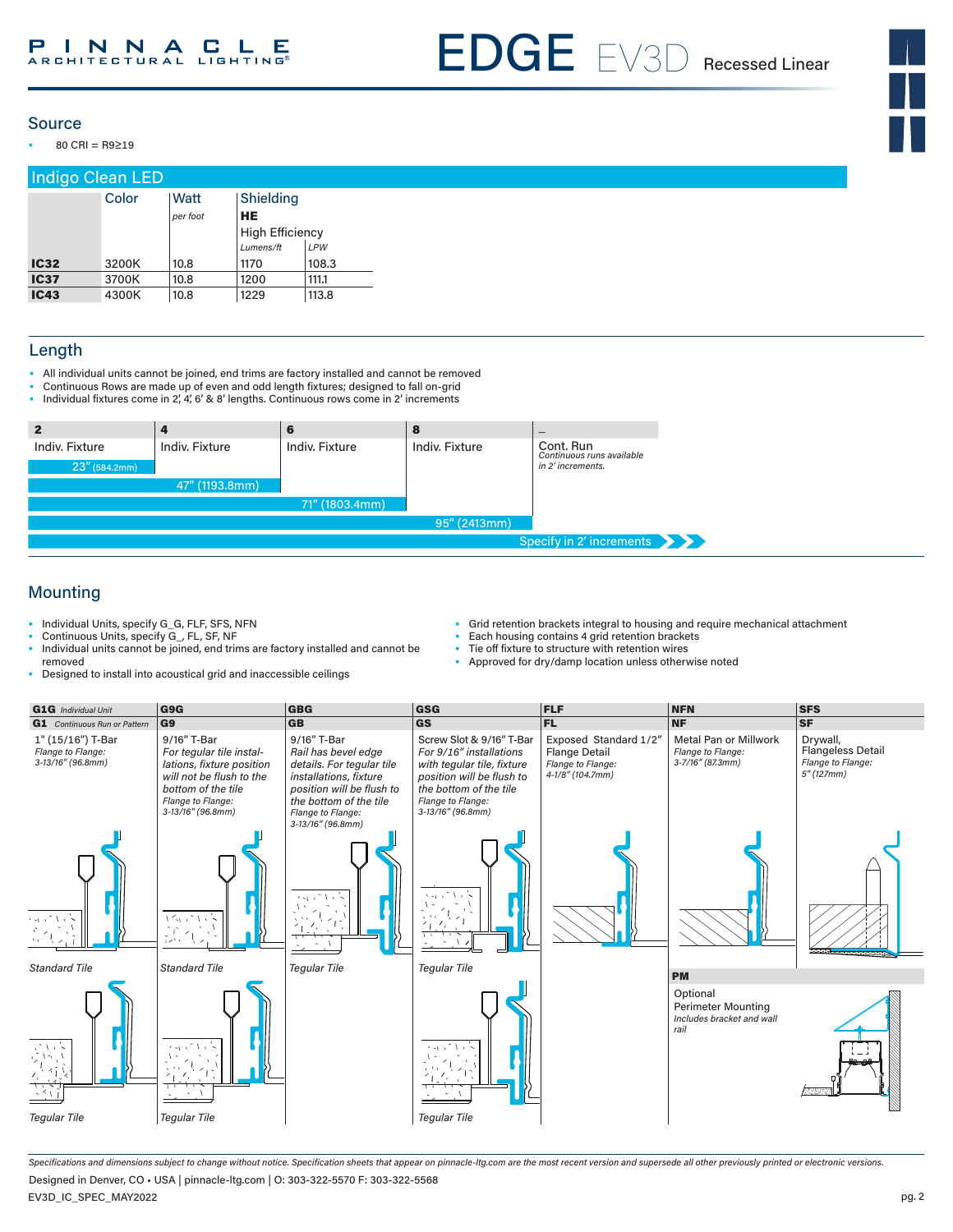# EDGE EV3D Recessed Linear

# Voltage Driver

• Some EV3D configurations will not accommodate all voltage options; consult with factory

| π | Universal |
|---|-----------|
|   | 120 volt  |
|   | 277 volt  |

# How to specify Circuiting, Battery and Emergency



Select fixture circuiting from options below

Some EV3D configurations will not accommodate all circuiting options, consult with factory

# **Circuiting**

|   | Single Circuit                                         |
|---|--------------------------------------------------------|
| M | Multi Circuit (Not available with controls)            |
|   | Emergency Circuit only (uses nIO EZ PH ER with NLIGHT) |
|   | Night Light Circuit only                               |



**3** • Battery and emergency section options are available in addition to fixture circuit<br>
• Select battery and emergency section options below; factory shop drawing requ Select battery and emergency section options below; factory shop drawing required • Some EV3D configurations will not accommodate all circuiting options, consult with factory

**Battery and/or Emergency** *If Required* 

0 No battery or specific emergency section required

#### **Battery**

- Select battery section type if required, indicate total QTY*. Example 2P*
- 90 minute battery runtime; test button is remote
- No battery option available for 2' & 3' lengths
- Entire fixture is on battery for lengths up to 5'
- Half of fixture is on battery for 6' or 8' housing lengths
- For more battery options available, see Pinnacle Resource Guide

| 0        | No Battery          |
|----------|---------------------|
| $\Box C$ | lota 10w Integral   |
|          | Bodine 10w Integral |

#### **Emergency**

• Select emergency section type if required, indicate total QTY. *Example 1E*

• Combine battery and emergency section ordering codes if both options are selected

| <b>FSG</b>           | Factory Select ALCR, Automatic Load Control Relay                 |
|----------------------|-------------------------------------------------------------------|
| $_{\blacksquare}$ Gl | lota ETS DR, Emergency Lighting Control Device                    |
| $G$ B                | Bodine GTD, Emergency Lighting Control Device                     |
| _E                   | Emergency circuit section (NLIGHT ONLY full housing not sections) |
| $\mathbb{N}$         | Night Light circuit section                                       |
|                      | Life Safety circuit section NO THROUGH WIRE                       |

#### Battery OR Emergency Ordering Examples

- Single circuit, 10w Integral Battery **Ordering Code: 1-1P**
- Emergency only, 10w Integral Battery Ordering Code: E-1P
- 
- Single circuit, GTD required **Ordering Code: 1-1G**
- Combination Section Ordering Examples
- Single circuit, (1) 10w battery, (1) emergency section Ordering Code: 1-1P1E
- Multi circuit, (2) 10w battery, (2) emergency sections Ordering Code: M-2P2E
- Single circuit, (1) night light section **Ordering Code: 1-1N**

#### Finish

- Standard powder-coat textured white, metallic silver, textured black, graphite or bronze painted finish; consult factory for chip of standard paint finishes
- Selecting a fixture finish other than white may impact lumen output; consult factory for more information

| W                         | White                  |
|---------------------------|------------------------|
| S                         | <b>Metallic Silver</b> |
| <b>BL</b>                 | <b>Textured Black</b>  |
| $\overline{\mathbf{G}}$ R | Graphite               |
| $\overline{\mathbf{BR}}$  | <b>Bronze</b>          |
| $\frac{1}{1}$             | <b>Custom Color</b>    |

*Specifications and dimensions subject to change without notice. Specification sheets that appear on pinnacle-ltg.com are the most recent version and supersede all other previously printed or electronic versions.*

Designed in Denver, CO • USA | pinnacle-ltg.com | O: 303-322-5570 F: 303-322-5568

For Approximate Battery Lumen Output

- Multiply battery wattage X fixture LPW shown on Lumen Table
- $\text{-}$  92.3 (LPW) x 10 (watts) = 923 battery lumen output

• Driver Lifetime: 50,000 hours at 25°C ambient operating conditions For more driver options see Pinnacle Resource Guide Some EV3D configurations will not accommodate all driver options; consult with factory 0-10V Drivers

Standard Driver Option = FSD

| I 0-10V Drivers |                                 |
|-----------------|---------------------------------|
| <b>FSD</b>      | Factory Select Driver 1%, 0-10y |
| PL <sub>2</sub> | Advance Xitanium 1%, 0-10y      |
| OL <sub>2</sub> | Osram Optotronic, 1%, 0-10y     |
|                 |                                 |